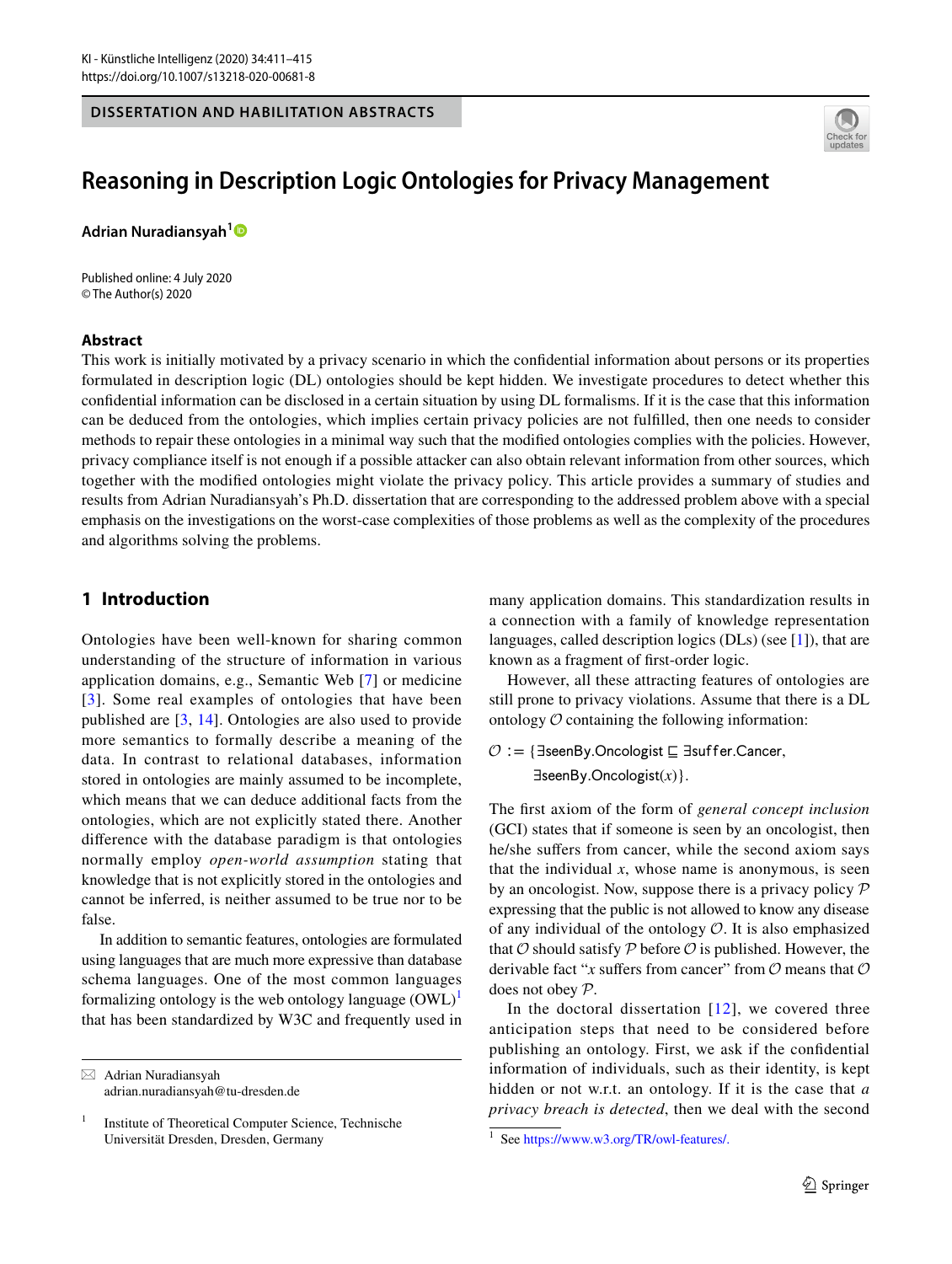step where one needs to *repair the ontology* such that the sensitive properties of individuals are not possible to be disclosed unauthorizedly, but at the same time the utility value of the ontology remains preserved. The last step is to guarantee if the solution for ontology repairs can *avoid a linkage attack* from possible attackers that have extra knowledge from diferent sources. In particular, this sort of attacks may occur when the combination of the repaired ontology with the background knowledge of the attackers still violates a privacy policy.

Indeed, considering such malicious attacks for ontologies in the last step above has also been recently investigated in different contexts, such as in the area of linked data  $[6, 9]$  $[6, 9]$  $[6, 9]$  $[6, 9]$  or in the area of ontology-based data integration (OBDI) [[4](#page-4-7)]. In the context of privacy in DL ontologies, to the best of our knowledge, the studies of preserving identity or reckoning such linkage attacks were still unexplored, whereas the studies of ontology repairs have been carried out by e.g., [[10,](#page-4-8) [16](#page-4-9)] with diferent settings and motivations. A summary of these new studies as well as their results in [\[12](#page-4-4)] is presented in this article.

## **2 Detecting Privacy Breaches**

The work on detecting if there is a privacy leak occurring in an ontology has been investigated in many literatures, such as [[5,](#page-4-10) [15](#page-4-11)]. Most of the previous work designed their privacypreserving ontology system by conceiving the privacy policy as a property of individuals. A privacy policy is represented as a query and an ontology is said to be *compliant* with a privacy policy if none of the sensitive answers to the query representing the policy hold in the ontology. In other words, we cannot deduce that an individual (or a tuple of individuals) is a member of the sensitive answers to certain queries representing a privacy policy. In the medical example we had in the previous section, we may say that "suffering from cancer" is a property of the anonymous x that needs to be protected.

As argued by  $[8]$  $[8]$ , one of the property of individuals that should be importantly protected is their identity, which has not been formally considered, at least, in the context of DL ontologies. Suppose that the ontology  $\mathcal O$  is now extended to an ontology  $\mathcal{O}_1$  by adding the following axioms:

∃suffer.Cancer ≡ {JOHN, LINDA},

Female **⊑** ¬Male,

Male(x), Male(JOHN), Female(LINDA).

Note that the frst axiom, including a DL concept called *(one-of) nominals*, tells that people suffering from cancer are only John and Linda. Now, if we do reasoning over  $\mathcal{O}_1$ , then a consequence, such as  ${x} \equiv$  {JOHN, LINDA}, can be inferred, stating that the anonymous *x* is either John or Linda. In fact, the only male in that set of individuals is John, and thus we can infer that *x* is actually John w.r.t.  $\mathcal{O}_1$ , which means that the identity of *x* is now revealed.

To this end, we introduced the *identity problem* asking whether two individuals *a*, *b* are equal w.r.t. an ontology in general. We show that this problem is trivial for all DLs that are fragments of first-order logic without equality since we can always deduce that no equality between two individuals w.r.t. ontologies formulated in those DLs. Then, we introduced *DLs with equality power*, which DLs with nominals, number restrictions, functional roles, or functional dependencies belong to, and in which the identity problem is non-trivial. We showed that for these DLs the identity problem has the same complexity as the instance problem, which is the problem asking if an individual *a* is an instance of a DL concept *C* w.r.t. an ontology O.

**Theorem 1** *For all DLs with equality power, the identity problem can be reduced to the instance problem*.

We extended the identity problem to a role-based access control setting and to a setting where an attacker does not want to know the exact identity of an anonymous individual  $x$  and it is sufficient for him to deduce that the identity of *x* belongs to a set of known individuals of cardinality smaller than *k*. We showed that problems in both settings can be reduced to the instance problem for DLs with equality power.

Learning the problems above, we see that the identity problem and its extensions can eventually be reduced to classical reasoning problems in DLs. This means that in the following sections, we do not need to specifcally consider the privacy policy to be written as queries asking for identity, but also can be standard queries, such as subsumption queries, instance queries, or even conjunctive queries.

#### **3 Repairing Ontologies**

If one can derive sensitive information about individuals from an ontology  $\mathcal{O}$ , then it makes sense to repair  $\mathcal O$  such that the secret consequences  $\alpha$  are no longer entailed by the ontology repair  $O'$ . We additionally require that  $O'$  should be implied by  $O$ . Such a repair is optimal if there is no repair  $O''$  that strictly implies  $O'$ . However, we show that optimal repairs need not always exists.

In DL communities, initial motivations for repairing ontologies came from a question on why a consequence computed by a DL reasoner actually follows from an ontology. This initiated the work on computing so-called *justifcations* in [[2,](#page-4-13) [13](#page-4-14)], i.e., minimal subsets of the ontology that have the consequence in question. Considering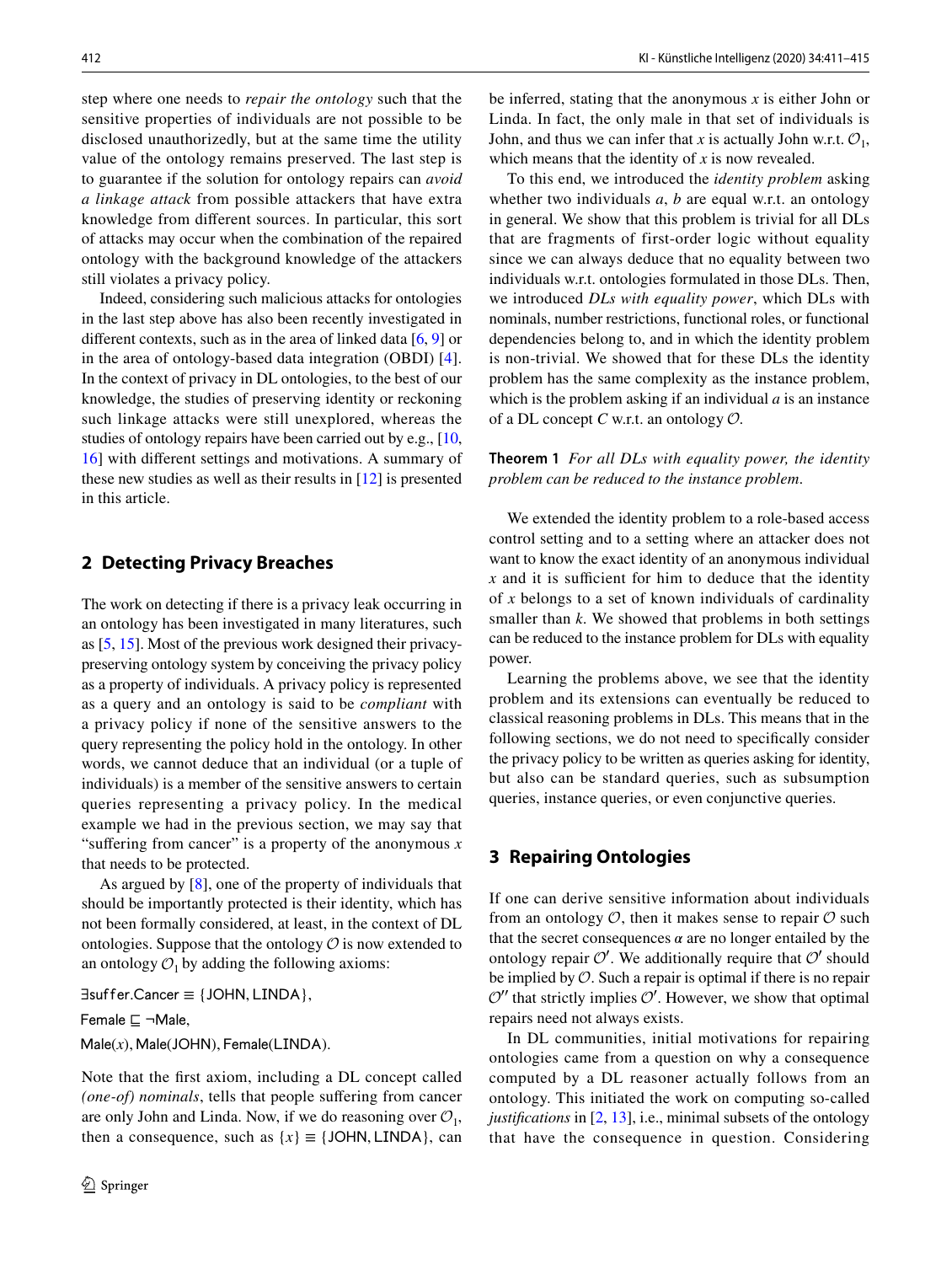all justifcations, one may construct a hitting set of the justifcations, i.e., a set of axioms containing at least one axiom from each justifcation. Removing minimal hitting sets yields maximum subsets of the ontology that do not entail the consequence.

However, the main problem with this approach is that removing complete axioms may also eliminate consequences that are actually wanted. Instead, we proposed to replace axioms directly by weaker ones, i.e., axioms that have less consequences . This motivates us to introduce the notion of *gentle repair* [[12](#page-4-4)]. In this approach, we generally weaken one axiom from each justifcation such that the modifed justifcations no longer have the consequence.

As an illustration, we define an ontology  $\mathcal{O}_2$  consisting of the following axioms:

∃seenBy.(Doctor n ∃worksIn.Oncology) ⊑ ∃suffer.Cancer,

∃worksIn.Nuclear ⊑ ∃seenBy.(Doctor ⊓ ∃worksIn.Oncology), ∃worksIn.Nuclear(LINDA).

Using the same policy  $P$ , we can see that  $O_2$  does not comply with  $P$ . If we are only allowed to modify the second axiom and this modifcation is based on the axiom removal, then the modified ontology is compliant with  $P$ . This implies that consequences, such as "every worker of a nuclear company is seen by a doctor" or "every worker of a nuclear company is seen by someone working in an oncology department" are gone. Suppose that such consequences are useful. Thus, to retain them, while achieving compliance property at the same time, we weaken the second axiom to

∃worksIn.Nuclear ⊑ ∃seenBy.Doctor **⊓** 

∃seenBy.∃worksIn.Oncology

so that the modifed ontology is now being compliant with P without losing the wanted consequences.

The next theorem states two important results we have in our gentle repair framework.

**Theorem 2** *The following results hold in our gentle repair framework:*

- 1. *The gentle repair approach needs to be iterated*,
- 2. *At most exponentially many iterations are needed to reach a gentle repair*.

What it means by the frst result is that applying this approach once does not necessarily remove the unwanted consequence.

Instead of allowing arbitrary ways to weaken axioms, we introduce the notion of *weakening relation ≻*, which is formally a binary relation such that for each  $(\beta, \gamma) \in \succ$ , the axiom  $\gamma$  is weaker than  $\beta$ . Intuitively, the larger the

weakening relation is, the smaller are weakening steps needed to reach a gentle repair, which means that more iterations are performed. Moreover, several conditions of weakening relations are introduced to equip the gentle repair approach with better algorithmic properties that can, for instance, guarantee linear or polynomial number of iterations.

In a situation where we have a justification *J*, an (unwanted) consequence  $\alpha$ , and an axiom  $\beta \in J$ , if all conditions of such weakening relations *≻* are satisfed, then by a search along the one-step relation

$$
\succ_1 := \{ (\beta_1, \beta_2) \mid \beta_1 \succ \beta_2 \text{ and } \nexists \beta_3 \text{ s.t. } \beta_1 \succ \beta_3 \succ \beta_2 \}
$$

one can find a maximally strong weakening of  $\beta$ , which is an axiom  $\gamma$  such that  $\beta > \gamma$  and  $(J \setminus {\{\beta\}}) \cup {\{\gamma\}} \neq \alpha$ , and there is no stronger axiom  $\delta$ , where  $\beta > \delta > \gamma$ , with this property. Intuitively, using a maximally strong weakening, the ontology is changed in a minimal way.

For applying the above repair framework, we focused to the DL  $\mathcal{EL}$  and introduced specific weakening relations for it, defned based on generalizing the right-hand side of GCIs semantically (*≻sub*) and syntactically (*≻syn*). Considering  $\mathcal{O}_2$  as an  $\mathcal{EL}$  ontology, the way we weaken the axiom in  $\mathcal{O}_2$  illustrated above is based on the use of the weakening relation *≻*<sup>*sub*</sup>. If we apply *≻*<sup>*syn*</sup> to the second axiom in  $\mathcal{O}_2$ , then we cannot split existential restrictions as what *≻sub* can do, but we may have weaker axioms such as

∃worksIn.Nuclear ⊑ ∃seenBy.Doctor or ∃worksIn.Nuclear ⊑ ∃seenBy.∃worksIn.Oncology

We showed that *≻syn⊆≻sub* , which means that it takes larger weakening steps to reach a gentle repair using *≻syn*. Complexity wise, *≻syn* behaves better than *≻sub*. For instance, the length of one-step weakening chain for each  $\beta$ , i.e.,  $\beta >_1^{syn} \beta_1 >_1^{syn} \beta_2 >_1^{syn} \dots$ , is linearly bounded in the size of  $\beta$ . In contrast, one can only provide a non-elementary bound for  $\succ_1^{sub}$ . Furthermore, we showed that maximally strongest weakenings can be efectively computed using both weakening relations in  $\mathcal{EL}$ . In particular, one (all) maximally strongest weakening(s) can be computed in polynomial (exponential) time w.r.t. *≻syn*.

#### **4 Avoiding Linkage Attacks**

The framework for ontology repair we described above results in a modifed ontology that is *policy-compliant*. However, this property is still not enough if there is an attacker's knowledge that is different with our policy compliant ontology and it turns out that the combination of these two knowledge is again not compliant with the policy.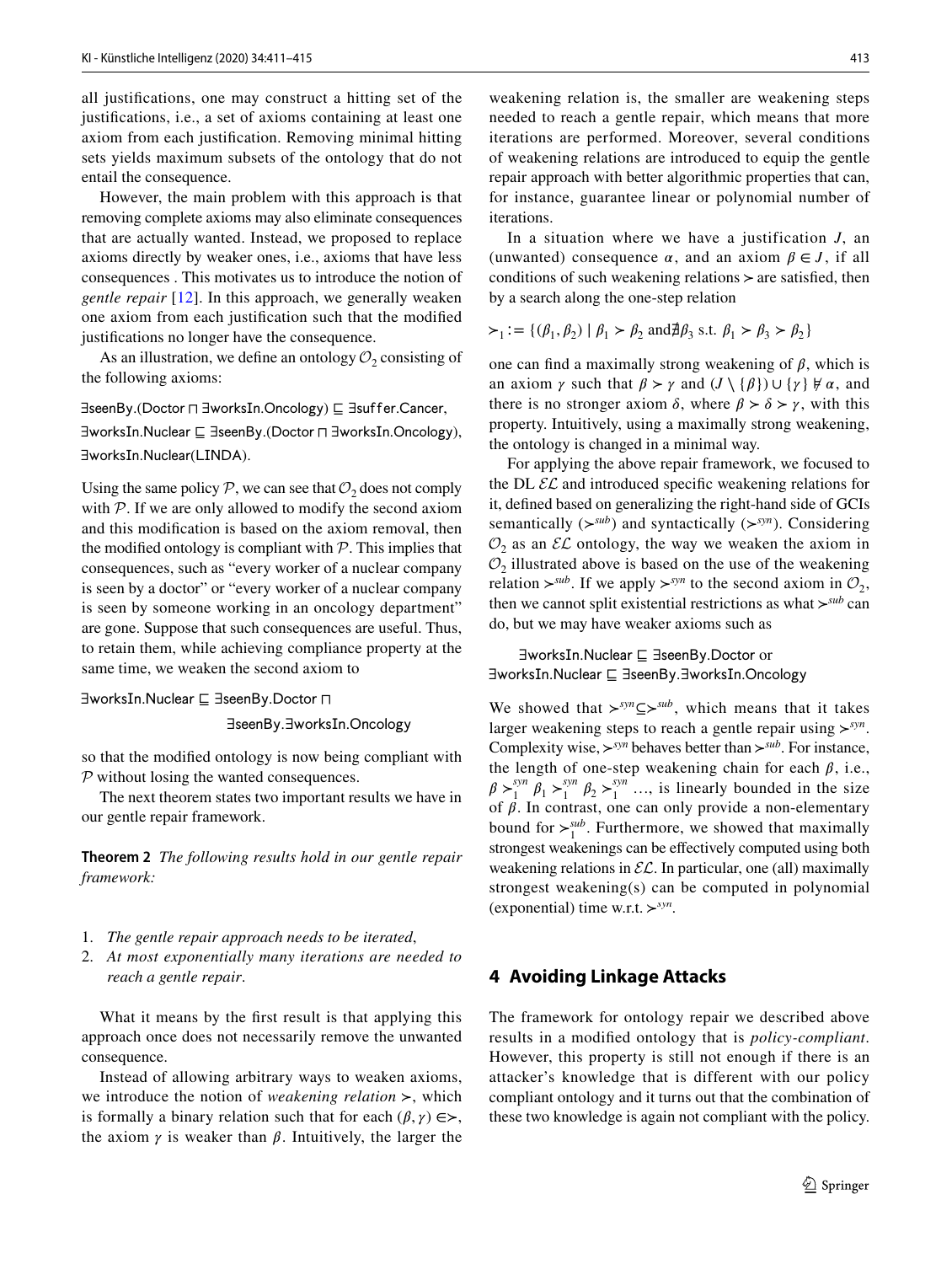To address the issue above, we considered the *policysafety* property adopted from [[9\]](#page-4-6), which requires that the combination of the published ontology with any other compliant ontology is again compliant w.r.t. the policy. Now, consider that this setting is applied to a specifc type of  $\mathcal{EL}$  ontologies, called  $\mathcal{EL}$  instance stores, that has no individual relationships [[11\]](#page-4-15), no GCIs, and only contains instance axioms  $C(a)$ . It means that all the information about an individual *a* is given by an  $\mathcal{EL}$  concept *C*. Then, a policy is given by a set of instance queries, i.e., by  $\mathcal{EL}$  concepts  $D_1, \ldots, D_n$ .

Using another medical example, suppose that the policy only consists of a concept

*D* = Patient  $\sqcap$  ∃seenBy.(Doctor  $\sqcap$  ∃worksIn.Oncology),

which says that one should not able to fnd out who are the patients that are seen by a doctor working in an oncology department. Moreover, it is published that John is an instance of the concept

*C* = Male  $\sqcap$  ∃seenBy.(Doctor  $\sqcap$  ∃worksIn.Oncology),

which is compliant with the policy since  $C \not\sqsubseteq D$ . However, it is not safe if there is an attacker knowing that John is a patient since if this knowledge is combined with *C*, then *C*  $\Box$  **Patient**  $\Box$  *D*. In contrast, the concept

*C*<sup> $\prime$ </sup> = Male  $\Box$  ∃seenBy.(Doctor  $\Box$  ∃worksIn. *⊤*),

where  $C \subseteq C'$ , is a safe generalization of *C*, as shown in [\[12](#page-4-4)], in particular when the attacker's knowledge is encoded as an EL concept.

The generalization process illustrated above leads us to the *optimality* property asking if the modifed ontology or concept is compliant (safe) w.r.t. a policy and changes the original ontology in a minimal way. To this end, we developed algorithms for computing optimal compliant (safe) generalizations of  $\mathcal{EL}$  concepts w.r.t.  $\mathcal{EL}$  policies. When dealing with diferent expressiveness of attackers' knowledge, such algorithms may have diferent complexity results as stated in the following theorem.

**Theorem 3** *Given an* EL *concept C and an* EL *policy* P, *we can compute the optimal compliant (safe) generalizations of*  EL *concept w.r.t*. P

- 1. *In ExpTime if the attacker's knowledge is written as an*  EL *concept, and*
- 2. *In PTime if the attacker's knowledge is written in the more expressive* FLE *concept*.

Likewise, if we view optimality as a decision problem, then a coNP upper bound is given for both compliance and safety when the attacker's knowledge is written as an  $\mathcal{EL}$ concept, but when it is modeled as an  $FLE$  concept, this optimality problem becomes PTime.

We further investigated the case where both published ontology and attackers' knowledge may contain individual relationships. If the policy is an instance query, then the complexities of the corresponding compliance, safety, and optimality problems remain the same as in our previous setting for the case of instance stores. If we upgrade the policy form to be a conjunctive query, then most of the complexity results we have lie on the second or the third level of the polynomial hierarchy.

# **5 Conclusions**

We have seen that for each anticipation step discussed in Sect. [1,](#page-0-1) we contributed in introducing relevant reasoning problems in DLs and presenting frameworks, inference procedures and algorithms that provide automated support for dealing with those problems. In particular, this work is coupled with investigations on the complexity of the procedures and algorithms as well as the worst-case complexities of the problems solved by them.

Obviously, this work has many directions to be explored. For instance, probabilistic assumptions are taken into account to annotate ontology axioms and equalities between individuals that only hold with a certain probability may be derived. Additionally, avoiding ontologies from attackers' knowledge that are complete (*closed world*) or featured with integrity constraints is also a realistic crucial challenge in privacy issues nowadays.

**Acknowledgements** Open Access funding provided by Projekt DEAL. The author is deeply grateful to Franz Baader for his supports and insightful comments. This work was funded by German Research Foundation (DFG) within the Research Training Group 1907 "RoSI".

**Open Access** This article is licensed under a Creative Commons Attribution 4.0 International License, which permits use, sharing, adaptation, distribution and reproduction in any medium or format, as long as you give appropriate credit to the original author(s) and the source, provide a link to the Creative Commons licence, and indicate if changes were made. The images or other third party material in this article are included in the article's Creative Commons licence, unless indicated otherwise in a credit line to the material. If material is not included in the article's Creative Commons licence and your intended use is not permitted by statutory regulation or exceeds the permitted use, you will need to obtain permission directly from the copyright holder. To view a copy of this licence, visit [http://creativecommons](http://creativecommons.org/licenses/by/4.0/) [.org/licenses/by/4.0/.](http://creativecommons.org/licenses/by/4.0/)